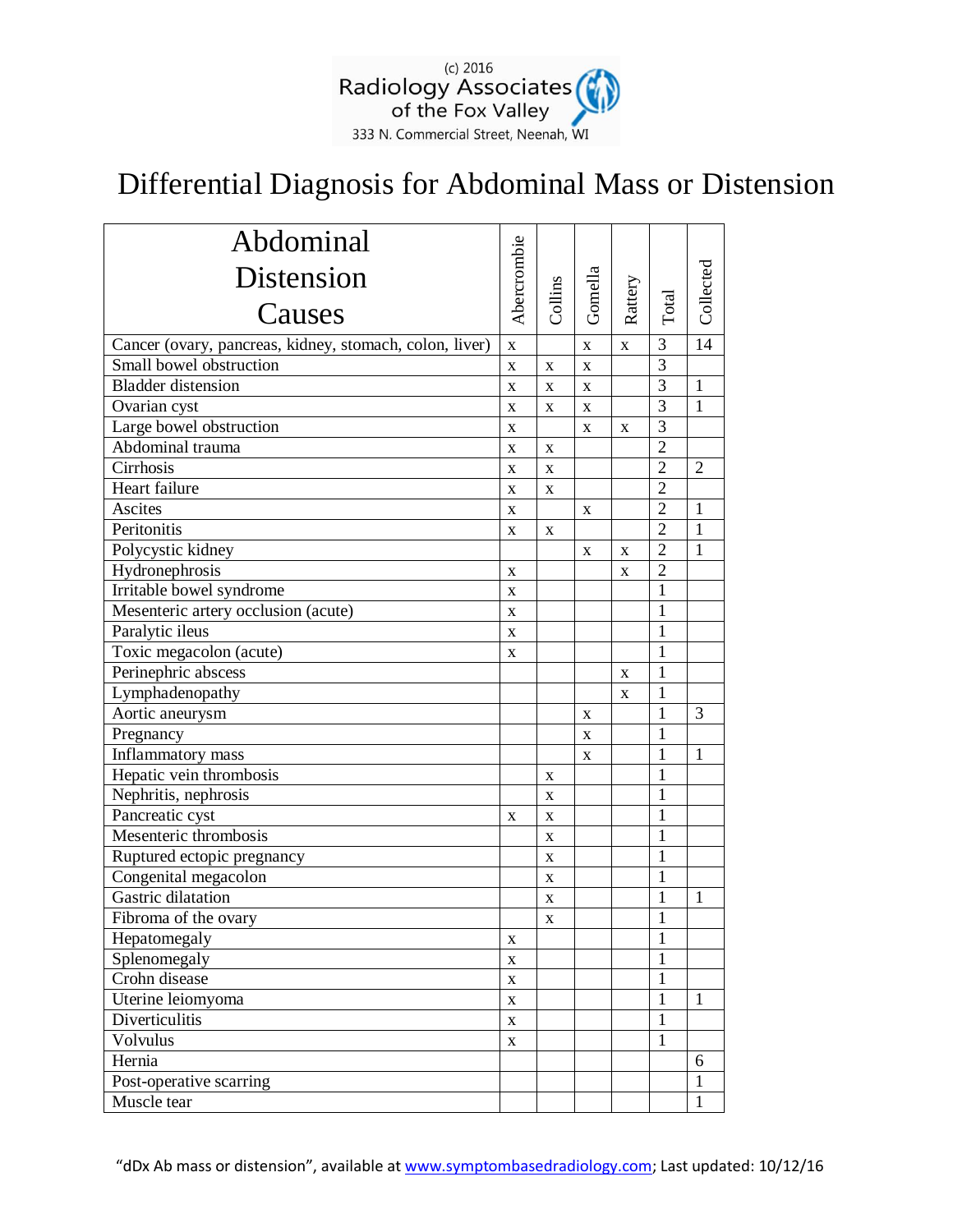| Ruptured gallbladder  |  |  |  |
|-----------------------|--|--|--|
| Rib (severe kyphosis) |  |  |  |

Comment: I combined listings for masses and distension since large masses tend to cause distension and there is considerable overlap between the two lists. If there is a focal mass the differential diagnosis tends to be much more limited (basically to anatomic entities in the quadrant/area).

## REFERENCES

Abercrombie DD, Conroy ML, Ehlers K et al. *Handbook of Signs & Symptoms*. 4<sup>th</sup> Edition. Lippincott Williams & Wilkins, Philadelphia, 2010.

Collins RD. Algorithmic Diagnosis of Symptoms and Signs: A Cost-effective Approach. Lippincott Williams & Wilkins, Philadelphia, 2013.

Gomella LG, Haist SA. *Clinician's Pocket Reference*.  $11<sup>th</sup>$  Edition. McGraw-Hill, New York. 2007.

Goroll AH, Mulley AG. *Primary Care Medicine: Office Evaluation and Management of the Adult Patient.* 6<sup>th</sup> Edition. Lippincott Williams & Wilkins, Philadelphia, 2009.

Rattery AT, Lim E. Churchill's Pocketbook of Differential Diagnosis. Churchill Livingston, Philadelphia, 2001.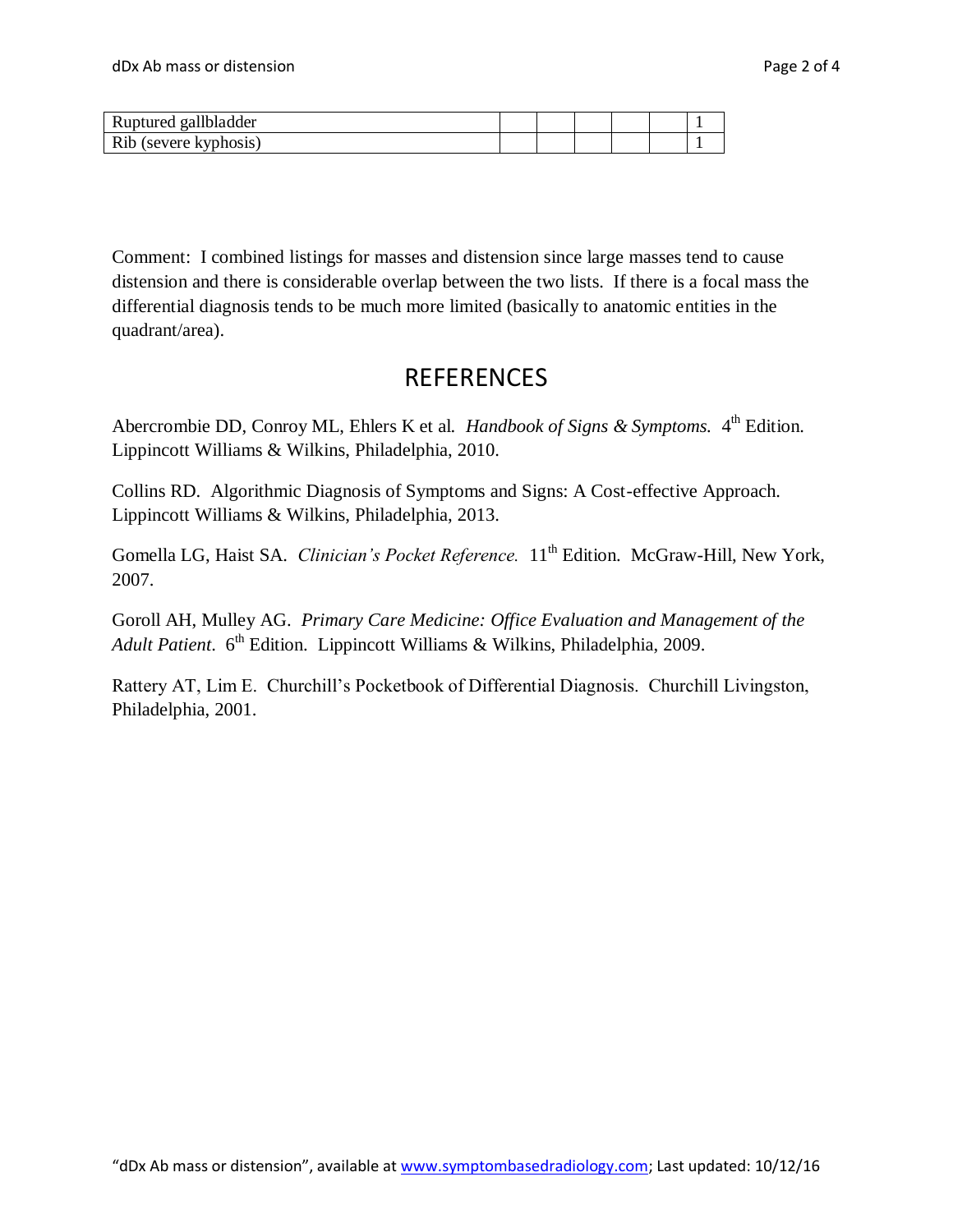## Differential Diagnosis for Abdominal Mass or Distension

## with Clinical and Imaging Findings

| Cause                                               | <b>Clinical Features</b>                                                                                                              | <b>Imaging Findings</b>                                                                                                                                                                                                                                                                                     |  |  |  |
|-----------------------------------------------------|---------------------------------------------------------------------------------------------------------------------------------------|-------------------------------------------------------------------------------------------------------------------------------------------------------------------------------------------------------------------------------------------------------------------------------------------------------------|--|--|--|
| (Lung Bases)                                        |                                                                                                                                       |                                                                                                                                                                                                                                                                                                             |  |  |  |
| (Musculoskeletal Structures)                        |                                                                                                                                       |                                                                                                                                                                                                                                                                                                             |  |  |  |
|                                                     | Liver                                                                                                                                 |                                                                                                                                                                                                                                                                                                             |  |  |  |
| Hepatomegaly                                        | Features of associated diseases<br>such as cirrhosis or congestive<br>heart failure. RUQ pain secondary<br>to capsular distension.    | Enlarged liver; heterogeneous liver with<br>multiple masses (from metastases), cysts<br>(from polycystic liver disease) or nodules<br>(from regeneration with cirrhosis).<br>Associated dilated collateral veins,<br>reversed flow within the portal vein (on<br>Doppler US), dilated para-umbilical veins. |  |  |  |
| Spleen                                              |                                                                                                                                       |                                                                                                                                                                                                                                                                                                             |  |  |  |
| Splenomegaly                                        | LUQ pain from capsule distension.                                                                                                     | Enlarged spleen; associated<br>lymphadenopathy if splenomegaly is from<br>lymphoma.                                                                                                                                                                                                                         |  |  |  |
| (Gallbladder)                                       |                                                                                                                                       |                                                                                                                                                                                                                                                                                                             |  |  |  |
| (Hepatobiliary Tree)                                |                                                                                                                                       |                                                                                                                                                                                                                                                                                                             |  |  |  |
|                                                     | Pancreas                                                                                                                              |                                                                                                                                                                                                                                                                                                             |  |  |  |
| Pancreas enlargement<br>(pseudocyst, cancer)        | Central abdominal pain; weight<br>loss with pancreatic cancer; history<br>of alcohol abuse, gallstone disease,<br>or cystic fibrosis. | Mass associated with the pancreas with<br>pancreas duct distension and atrophy<br>upstream from the mass; low density<br>lesions adjacent to the pancreas with<br>pseudocysts.                                                                                                                              |  |  |  |
| Kidneys                                             |                                                                                                                                       |                                                                                                                                                                                                                                                                                                             |  |  |  |
| Renal enlargement<br>(polycystic kidney,<br>cancer) | Flank pain; abnormal urinalysis.                                                                                                      | Multiple variably sized macrocysts<br>replacing renal parenchyma in polycystic<br>disease; renal mass with renal cancer.                                                                                                                                                                                    |  |  |  |
| Hydronephrosis                                      | Flank distension, colicky<br>intermittent flank pain; abnormal<br>urinalysis.                                                         | Dilated renal collecting system; CT:<br>delayed appearance of contrast in the<br>collecting system.                                                                                                                                                                                                         |  |  |  |
| (Adrenals)                                          |                                                                                                                                       |                                                                                                                                                                                                                                                                                                             |  |  |  |
|                                                     | Vasculature<br>Pulsatile mid-abdominal lesion.                                                                                        | Enlarged aorta.                                                                                                                                                                                                                                                                                             |  |  |  |
|                                                     | Aortic aneurysm<br>Lymphatics/Retroperitoneum                                                                                         |                                                                                                                                                                                                                                                                                                             |  |  |  |
| Lymphadenopathy                                     | Known primary tumor; features of<br>systemic illness (fever, weight<br>loss).                                                         | One or more enlarged lymph nodes, with or<br>without central necrosis.                                                                                                                                                                                                                                      |  |  |  |
| Bowel                                               |                                                                                                                                       |                                                                                                                                                                                                                                                                                                             |  |  |  |
| Hernia                                              | Focal mass/pain; abdominal<br>distension and generalized pain if                                                                      | Defect in abdominal wall with transient or<br>trapped bowel loops; CT: abnormal                                                                                                                                                                                                                             |  |  |  |